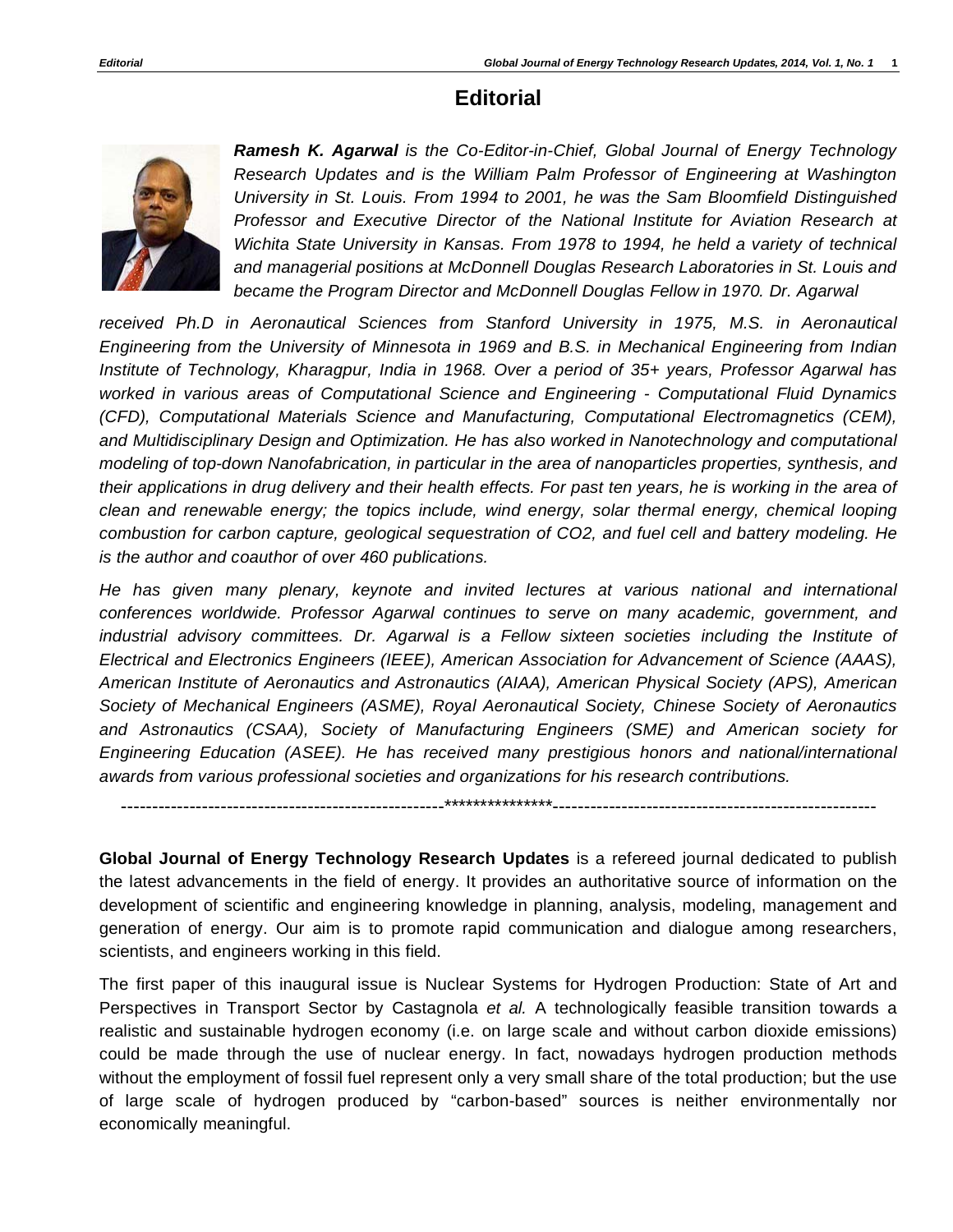In this paper, besides an evaluation of the state of the art of hydrogen production methods *via* nuclear source, it proposes an energy scenario analysis (based on the hydrogen produced by the thermochemical Iodine-Sulfur process fed by High Temperature Gas Reactor (HTGR) included in a symbiotic nuclear fuel cycle) focused on the China region that would meet the sustainability criteria in both the energy and environmental domains for the transport sector.

In the second paper, Emin Açıkkalp highlights the Entransy Analysis of an Irreversible Diesel Cycle. The purpose of this paper is to research an irreversible Diesel cycle by using the entransy approach. Entransy may be expressed as the heat transfer potential of a subject; it has now begun to be used as a new thermodynamic assessment parameter. Optimization of heat transfer processes is very important because of their intensity. Result of optimizing the heat transfer is to use energy efficiently and decrease the  $CO<sub>2</sub>$  emission which is attributed to be the main reason for global warming. Because of the these reasons, entransy analysis of a Diesel cycle is investigated and results are presented.

Third paper shows the Computation of Ancillary Service Requirement Assessment Indices for Load Frequency Control in a Restructured Power System using SMES Unit and SCES Unit by Chidambaram and Sridhar. To ensure a quality power supply, the power system should not only match the total power generation with total load and the associated system losses but should also emphasize better Ancillary Services. Even small disturbances to the power system can result in wide deviation in system frequency and therefore quick restoration process is of prime importance not only based on the time of restoration but also to ensure stability. This paper proposes various design procedures for computing Power System Ancillary Service Requirement Assessment Indices (PSASRAI) for a Two-Area Thermal Reheat Interconnected Power System (TATRIPS) in a restructured environment. Since simple conventional Proportional plus Integral (PI) controllers are still popular in power industry for frequency regulation as in the case of any change in the system operating conditions, new gain values can be computed easily even for multi-area power systems. This paper focuses on the computation of various PSASRAI for Two Area Thermal Reheat Interconnected Power System in restructured environment based on the settling time and peak undershoot concepts for control input deviations for each area. Energy storage is an attractive option to augment demand side management implementation; therefore storage devices like Super Capacitor Energy Storage (SCES) and Superconducting Magnetic Energy Storage (SMES) unit can be efficiently utilized to meet the peak demand. So the design of the Proportional plus Integral (PI) controller gains for the restructured power system without and with the storage units are carried out using Bacterial Foraging Optimization (BFO) algorithm. These controllers are implemented to achieve a faster restoration time in the output responses of the system when the system experiences various step load perturbations. In this paper the PSASRAI are calculated for different types of possible transactions and the necessary remedial measures to be adopted are also suggested.

The fourth and the final paper in this volume is on Analytical and Comparative Study of a Mini Solar-Powered Cogeneration Unit Based on Organic Rankine cycle for Low-Temperature Applications by Muhsen Habka and Salman Ajib. In this paper, the authors analyze the characteristics of a small Combined Heat and Power (CHP) system based primarily on Organic Rankine Cycle (ORC) and heating plant connected in series considering a low-temperature heat carrier heated entirely by a solar flat plate collector. For specific power production, comparisons of this combined layout with stand-alone ORC and with the traditional ORC-CHP have been conducted. It is shown that the high heat source temperatures and CHP ratios improve the performance of the overall series plant, while the high supply and return temperatures have negative effects. Finally, the ORC-CHP scheme proposed in this paper highlights its